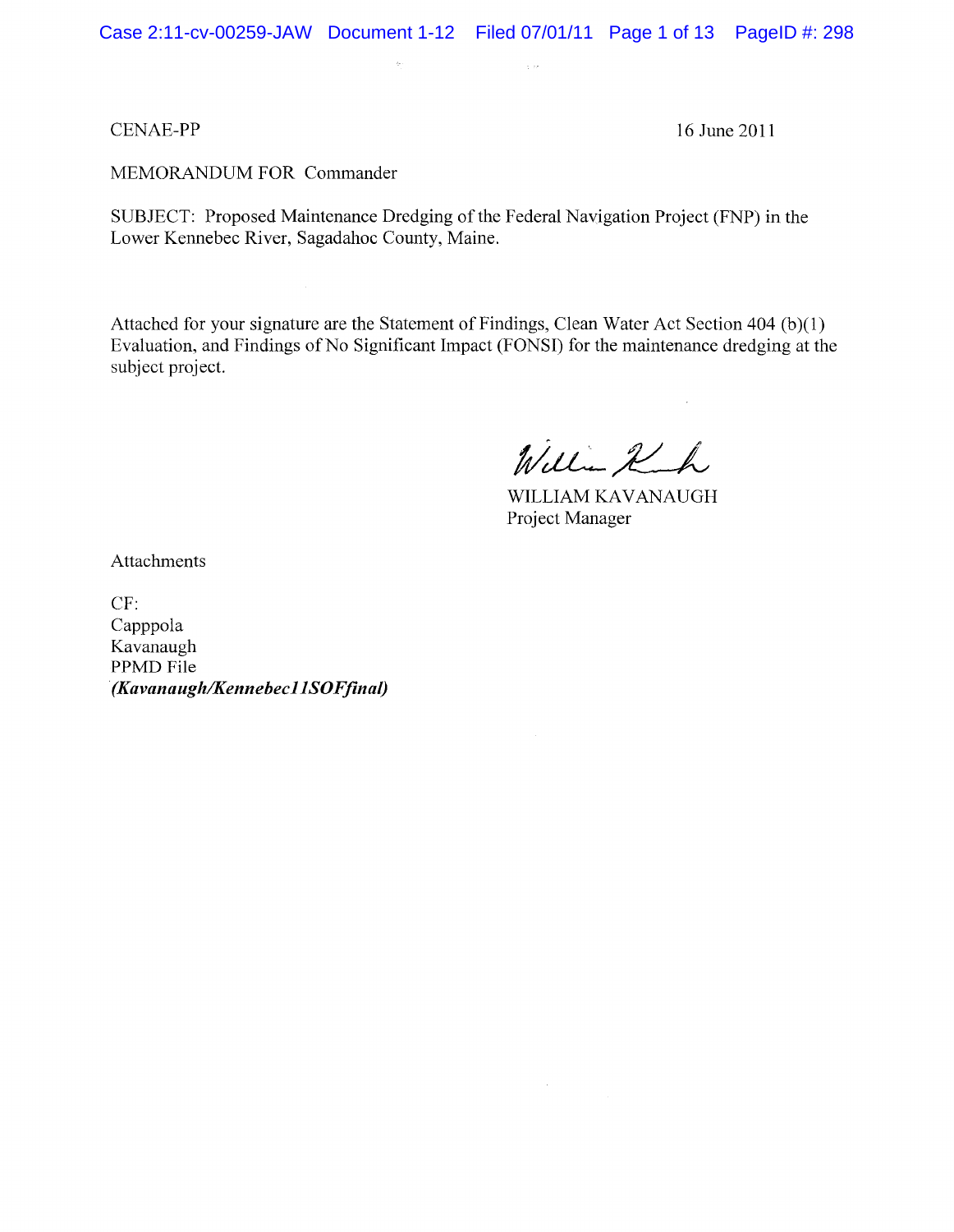#### **Statement of Findings**

**Prepared by**: Dr. Valerie Cappola, Environmental Resources Section and Bill Kavanaugh, Project Manager, Programs and Project Management Division, Navigation Section

**Date Prepared**: June 15, 2011

**Waterway**: Kennebec River, Sagadahoc County, Maine

**Background**: In their November 23, 2010 letter to the US Army Corps of Engineers (ACOE), New England District (NAE), the US Navy (Navy) notified NAE that shoaling had formed in the channel near Doubling Point and that the shoaling had delayed the recent departure date and hindered the transit of the USS JASON DUNHAM (DDG 109). The Navy indicated that the USS JASON DUNHAM had to alter its line of departure (which the ACOE later had learned that this meant maneuvering the ship around the shoaling in the channel in an adjacent area to the east) and take other measures to transit the river. The Navy requested that the ACOE take immediate action to clear the channel in support of the February 15, 2011 transit of the USS SPRUANCE (DDG 111) to sea-trials. In our letter dated December 17, 2010, we responded that we would mobilize a survey crew to determine the extent of the shoaling at Doubling Point. Hydrographic surveys performed in late December 2010 of the channel and the adjacent area to the east confirmed that shoaling to a controlling depth of -19.7 feet had formed across almost the entire 500-foot width of the authorized 27 feet deep channel near Doubling Point and that the area to the east of shoal had deeper depths. On January 11, 2011, personnel from the Programs and Project Management Division, Navigation Section (Bill Kavanaugh and Ed O'Donnell) and the District Engineer met with Navy and Bath Iron Works (BIW) personnel to discuss the survey results. At that meeting, NAE advised the Navy and BIW that there were insufficient project funding and lead time to support their request to take immediate action to clear the channel in support of the upcoming transits of the USS SPRUANCE to sea-trials. It was agreed upon that the ACOE would perform additional hydrographic surveys of the channel and adjacent area to the east of the channel in support of the upcoming sea trials of the USS SPRUANCE in February and March. During the transits of the river of the USS SPRUANCE (to and from the BIW) for sea trials, the BIW navigated the USS SPRUANCE in an area outside the FNP to the east of the channel as they had with USS JASON DUNHAM previously. A second letter dated January 19, 2011, from the Navy to Major General Grisoli (HQUSACE) summarized the meeting between the Navy and NAE and stated that failure of the USS SPRUANCE to sail on her scheduled final departure date would have a critical impact on Navy fleet operations and national defense. The Navy requested that the ACOE initiate immediate action to clear the channel in support of USS SPRUANCE transit on October 1, 2011. A third letter from the Navy to Major General Grisoli dated January 31, 2011, corrected the departure date of the USS SPRUANCE from October 1, 2011 to September 1, 2011. Due to the unpredictable nature of the shoaling at Doubling Point (including how shoals can be affected by substantial runoff events occurring in the spring), a condition survey was performed in late May 2011 after the bulk of runoff events had occurred in the river to re-examine conditions in the river and to determine if maintenance dredging was still warranted. The surveys indicated that some scour of material had occurred in the channel and that the controlling depth was now -22.4 feet MLLW at Doubling Point. Furthermore, shoaling that was previously across almost the entire width of the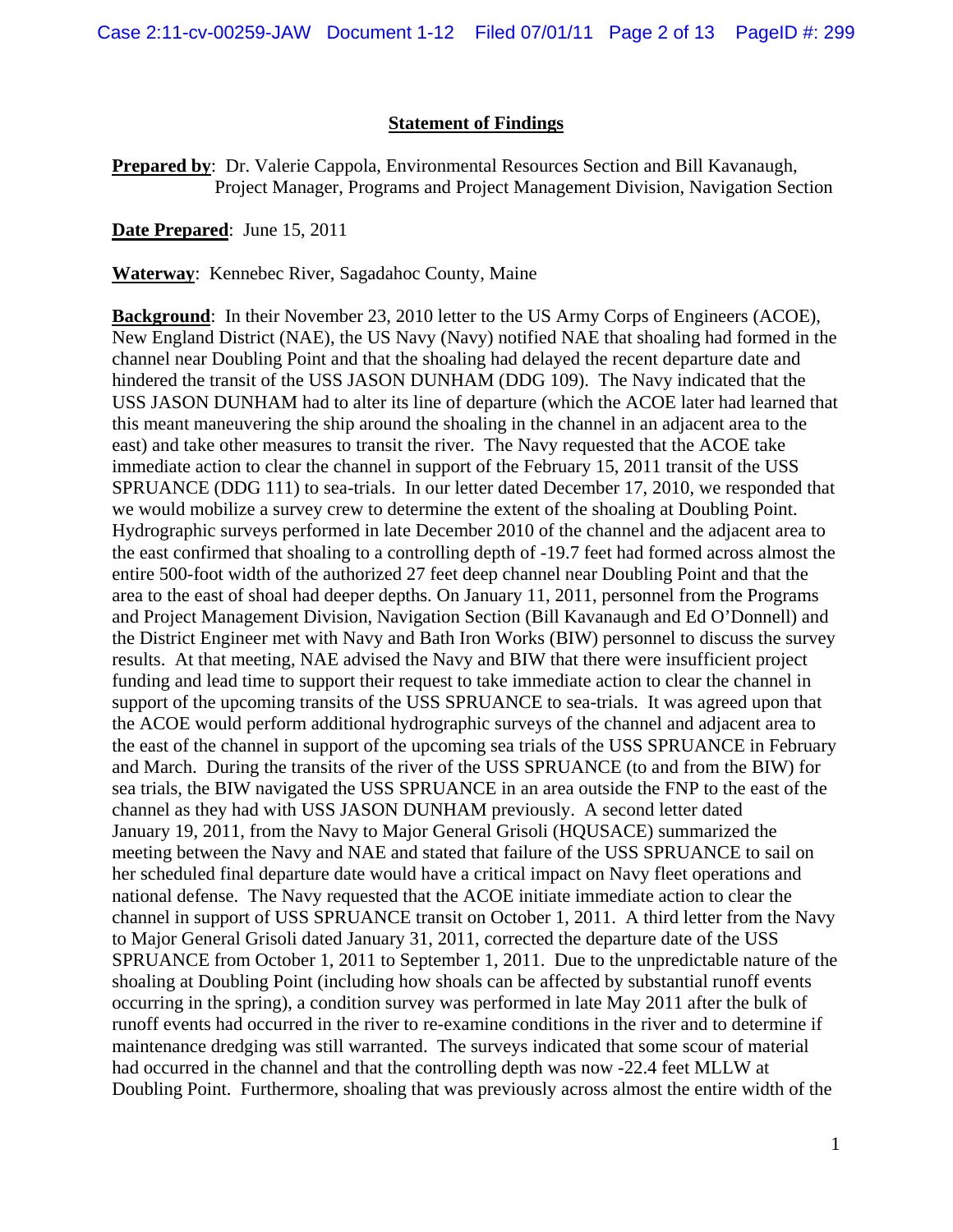authorized channel at Doubling Point had begun to extend eastward into the area where the USS SPRUANCE navigated while transiting to and from the ocean for sea trials in February and March. A minor amount of shoaling identified on previous surveys remained at the mouth of the river near Popham Beach. A meeting between NAE (Bill Kavanaugh and Ed O'Donnell) and representatives from the Navy and BIW was convened on May 27, 2011 to discuss the results of the survey and to make a determination if maintenance dredging was still warranted. This determination would be made based on the operating requirements of the USS SPRUANCE, the results of the May 2011 hydrographic surveys, the projected conditions of the river in late August 2011, and in light of the contract procurement process. Based on an analysis of these factors, it was determined that maintenance dredging of the FNP was still warranted.

#### **Proposed Action**:

The proposed action involves maintenance dredging of two portions (and may involve advance maintenance dredging in one of those two portions) of the authorized 27 feet deep at Mean Lower Low Water (MLLW), 500 feet wide FNP in the lower Kennebec River. Maintenance dredging is needed to remove hazardous shoals from the channel in the vicinity of Doubling Point (just below Bath) and at the mouth of the river near Popham Beach in advance of the departure date of the newly constructed USN Destroyer, the U.S.S. SPRUANCE scheduled to depart from the Bath Iron Works on or about September 1, 2011. A total of about 70,000 cubic yards (i.e. 50,000 cubic yards from Doubling Point and 20,000 cubic yards from Popham Beach) of clean sandy material could be removed from the channel as a result of the proposed action. The shoals, especially those in the Doubling Point area consist of massive sandwaves oscillating within vertical and horizontal ranges; the elevation at the tips of these sandwaves vary from -22.4 feet to -26.8 feet MLLW. As part of this proposal, advance maintenance may be performed at Doubling Point to remove the sandwaves to an elevation of -30 feet MLLW, with an allowable over-depth of up to 2 feet (to a total maximum elevation of -32 feet MLLW) in an effort to improve the chance that adequate depths will endure in the channel near Doubling Point. The quantity of material mentioned above (50,000 cubic yards) that could be removed from the channel near Doubling Point includes advance maintenance dredging. Performing advance maintenance at Doubling Point is contingent on receiving favorable bids for the project and the availability of funding. The proposed work will be performed with a hopper dredge over a three to five week period beginning on or about August 1, 2011. The material dredged from the Doubling Point area will be placed at the previously used in-river disposal site located north of Bluff Head. Water depths at the in-river disposal site range from about 30 feet to 100 feet deep. The in-river disposal site was used most recently by the ACOE in 1986, 1991, 1997, 2000, 2002 and 2003. Material dredged from the channel near Popham Beach will be placed at a previously used nearshore disposal site located about 0.4 nautical miles south of Jackknife Ledge in depths of about 40 to 50 feet below MLLW. The Jackknife Ledge disposal site was most recently used in 1989, 1997, 2000, 2002 and 2003. As in previous years, the material dredged from the channel at the mouth of the river will be transported to Jackknife Ledge within a designated haul route.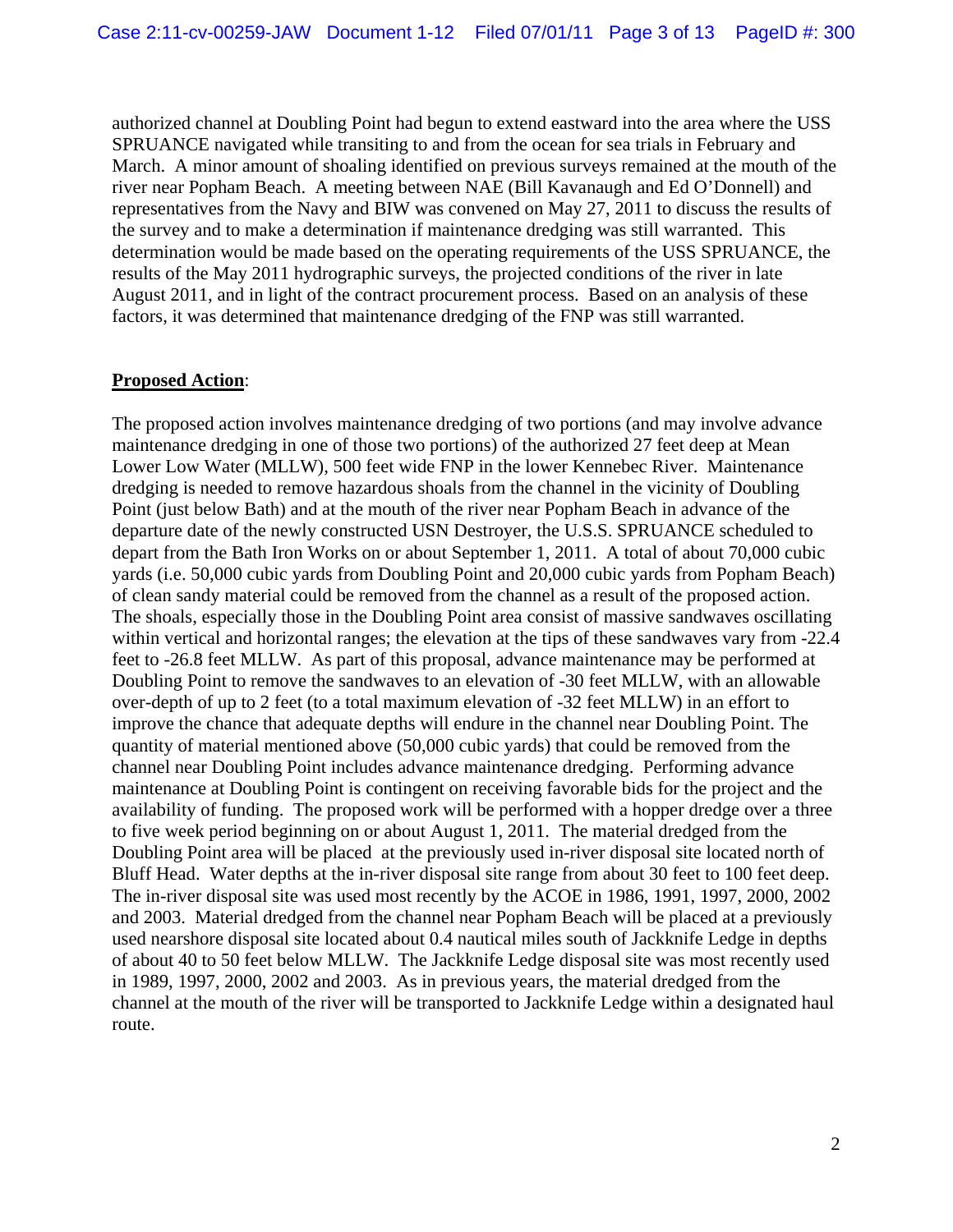#### **Coordination with Federal Agencies:**

**US Environmental Protection Agency (EPA):** The material to be dredged has undergone physical testing performed in coordination with the EPA and other agencies. The EPA concurred with our determination that the material to be dredged is suitable for disposal at the previously used in-river disposal site north of Bluff Head and the nearshore disposal site south of Jackknife Ledge. On March 3, 2011 a letter was sent to the EPA requesting review and comments relative to section 176 (c) and 309 of the Clean Air Act (CAA) along with a copy of the draft Environmental Assessment (EA). The EPA responded in their letter dated April 15, 2011 which stated that the project as proposed meets the requirements of Sections 176(c) and 309 of the CAA.

**National Marine Fisheries Service (NMFS**): Due to the presence of the Federally-listed, endangered Shortnose Sturgeon (SNS) in the Kennebec River, coordination and formal consultation with NMFS has been ongoing on this project since 1997. Upon learning from the Navy that dredging might be required outside the typical dredging window established for the SNS, Bill Kavanaugh contacted NMFS (Julie Crocker, Protected Resources Division) via email to advise them of the situation. On January 31, 2011, NAE personnel (Ken Levitt, Ed O'Donnell and Bill Kavanaugh) met with Julie Crocker of NMFS Protected Resources Division to informally discuss the project and to determine the feasibility of dredging in August 2011 from an environmental standpoint. During this meeting we discussed alternative types of dredge plant that could be employed to complete the dredging and their relative impacts on the SNS. NMFS indicated that their primary concern was with the extent of time the project would take to complete and that their preference was for the ACOE to utilize whichever dredge plant would accomplish the work in the least amount of time. On March 2, 2011 the Corps formally requested that NMFS reinitiate consultation under Section 7(c) of the Endangered Species Act (ESA) for the SNS and Atlantic salmon in the Kennebec River. A Biological Assessment for these two species was prepared by NAE and included with the letter. Based on discussions between Ken Levitt and Julie Crocker, it was suggested that the Corps also evaluate the potential effect of the proposed action on the Gulf of Maine Distinct Population Segment (GOM DPS) of Atlantic sturgeon even though this species has only been proposed for listing. On May 5, 2011 a second letter was sent to NMFS that amended the Biological Assessment; the letter included a summary of the effects of the proposed action on the GOMDPS of Atlantic sturgeon. Prior to the Corps issuing a contract solicitation for the proposed work, NMFS provided the ACOE with draft Reasonable and Prudent Measures (RPM's) and terms and conditions which included: notification of NMFS prior to commencement of dredging and again upon completion of dredging; the use of start-of-the-art deflectors on the dragheads that should be operated in a manner to reduce risk of interaction with endangered species, requiring a NOAA Fisheries/Endangered Species Observer on-board the dredge at all times when operating in the river, and all interactions with listed species during dredging operations must be properly documented and promptly reported to NMFS. These requirements were included in our solicitation for the proposed work. Section 7 Consultation with NMFS is ongoing and we have received a draft Biological Opinion (BO) from NMFS on which the ACOE provided comments. Based on the draft BO we anticipate that the final BO will result in a "no-jeopardy" BO and an incidental take statement will be generated for the work.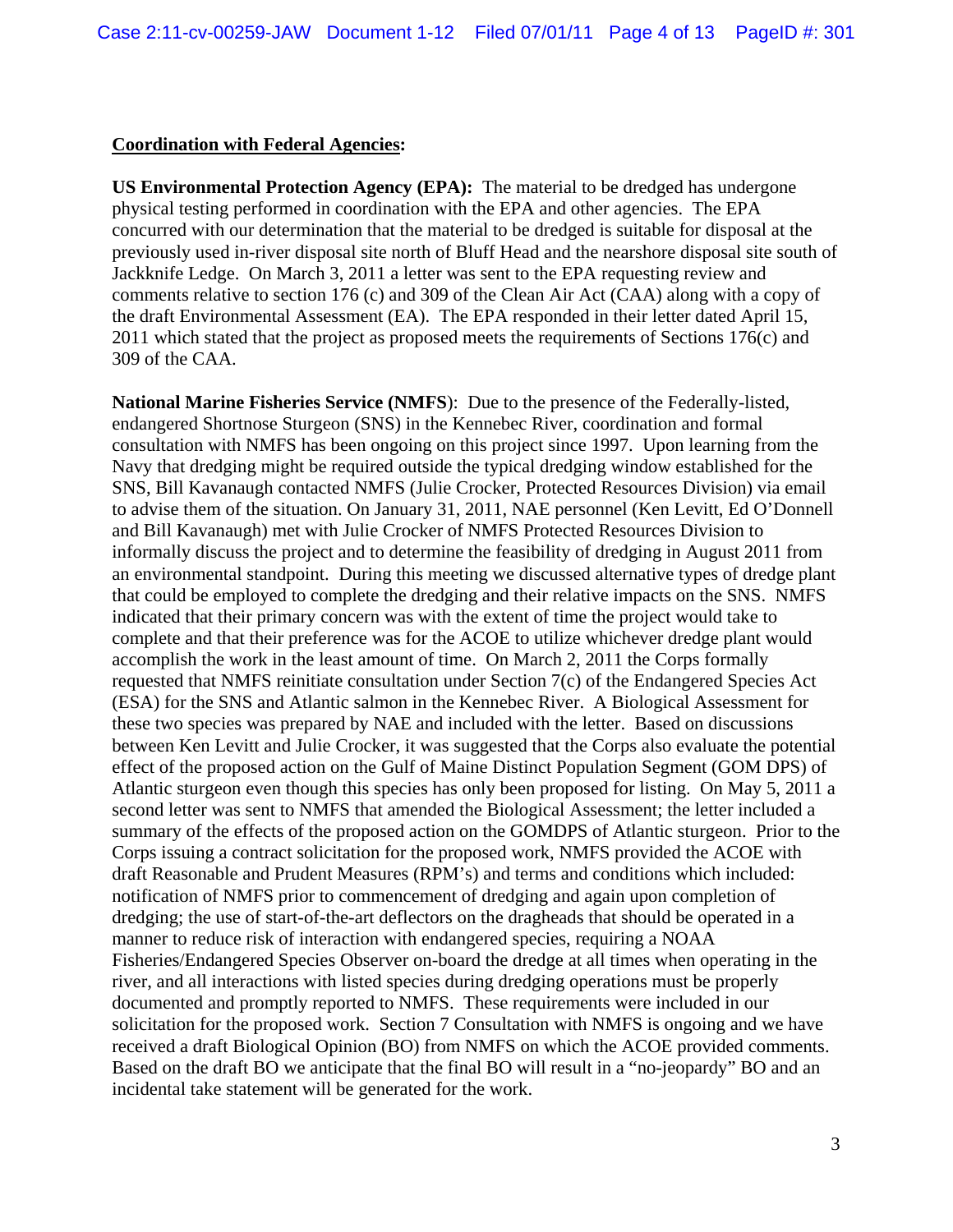Essential Fish Habitat (EFH): A letter summarizing the project as well as our EFH assessment was sent to NMFS, Division of Habitat Conservation on March 1, 2011. NMFS responded in a letter dated March 30, 2011 to the public notice for the proposed work. NMFS had several EFH Conservation Recommendations that were similar to their recommendations provided after the emergency dredging in October 2003. The crux of NMFS EFH recommendations revolved around measures that NMFS believes would help to avoid dredging outside the recommended time-of-year and to avoid dredging during highly biologically productive times within the Kennebec River. For reasons outlined in our April 28, 2011 letter (responding to NMFS EFH Conservation Recommendations), the ACOE was unable to concur with and adopt the majority of the EFH Conservation Recommendations. (See correspondence at Appendix A for further detail) NMFS did not elevate the matter which concludes the EFH consultation process for the proposed work.

**U.S. Fish and Wildlife Service (USFWS):** A letter summarizing the project and requesting comments on the proposed work was sent to USFWS on March 3, 2011. The USFWS replied in a letter dated May 2, 2011 and provided comments. The Federally threatened piping plovers nest on Popham Beach and Hunnewell Beach; however, in recent years, the nesting locations were approximately 1.5 to 2 miles away from the dredge area and most plover chicks would have fledged or be close to fledging by August 1 the start of the dredging. An active tern restoration project is being conducted by the Maine Coastal Island National Fish and Wildlife Refuge on nearby Pond Island. Pond Island is expected to support a large colony of common terns and could support breeding roseate terns (Federally and state endangered). Roseate terns are known to gather in late summer at the mouth of the Kennebec and Popham Beach as a staging area prior to autumn migration. While USFWS preferred that the dredging activities occur from September 1 to May 15, by August 1 the young terns from the earliest nests will be recently fledged and young from later nests will be within 2 to 3 weeks of fledging. Additionally, the dredge area is approximately a half mile or more away from Pond Island and the project does not involve any direct beach nourishment so the dredging is not likely to have any adverse impacts to nesting terns or other sea birds in the area. Transient bald eagles may be in the general area, but there are no known nests in the project area; therefore no impacts to bald eagles are expected.

### **Coordination with State Agencies:**

**Maine State Planning Office (MESPO):** We made a determination that the work as proposed, is consistent to the maximum extent practicable with the State of Maine's Coastal Zone Management Program (CZMP). In our February 16, 2011 letter to Ms. Kathleen Leyden, Director of the Maine Coastal Program, we requested concurrence with our CZMP consistency determination. In a letter dated June 7, 2011, the Maine State Planning Office (MESPO) concurred with our CZMP consistency determination for the proposed action.

### **Maine Department of Environmental Protection (DEP) – Water Quality:**

On February 8, 2011 a meeting was held at the Maine DEP office in Portland, ME to discuss the feasibility of performing maintenance dredging in August 2011. In attendance were: Bill Kavanaugh, Ed O'Donnell, and Ken Levitt (ACOE), Bob Green (DEP), Kevin Rousseau and John Henshaw (MEDOT), and Brian Swan (MEDMR). A letter outlining the proposed work and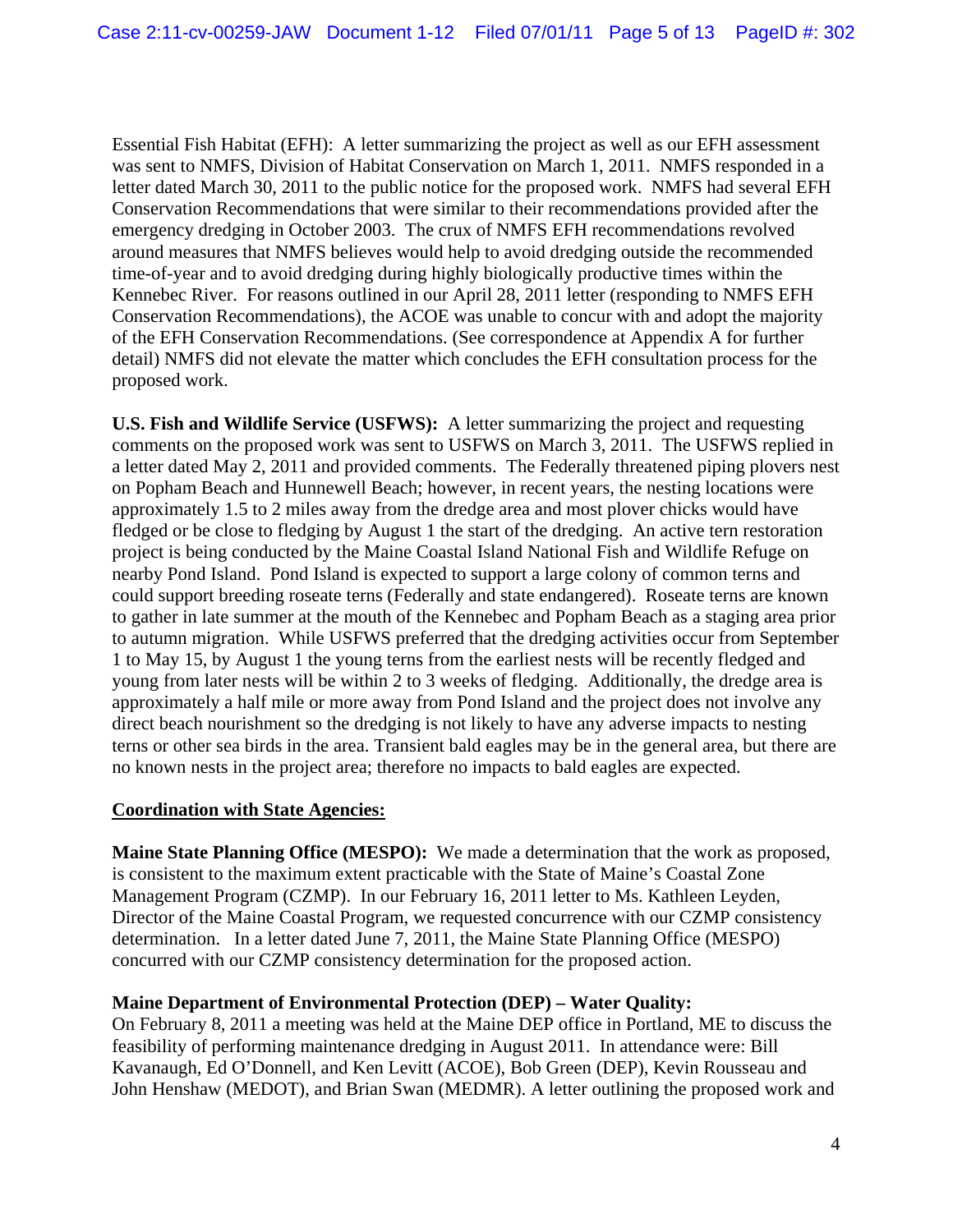requesting a Water Quality Certification (WQC) for maintenance dredging of the Kennebec River in August was sent to the Maine State Planning Office on February 16, 2011 and a copy of the package was sent directly to the DEP. The DEP issued a WQC in April 2011, with several conditions for the proposed project. Condition number 4 of the WQC stipulated the following: "The applicant shall not dispose of dredge material in any disposal site in the intertidal portion of the Kennebec River between the mouth of the river to the Bath town line unless and until the Maine Legislature corrects the classification of the intertidal portion of the Kennebec River from the mouth of the river to the Bath town line to be Class SB waters as is currently proposed in the 125<sup>th</sup> Session of the Maine Legislature". On June 3, 2011, Maine Governor, Paul LePage signed the emergency bill that clarified the water quality classification; this action made the existing WQC for this project valid. Three appeals (Dorothy Kelly, Douglas H. Watts, and combined appeal by The Town of Phippsburg, The Phippsburg Shellfish Conservation Commission, The Phippsburg Land and Trust, The Kennebec Estuary Land Trust, Friends of Merrymeeting Bay, Bob Cummings, Captain Ethan Deberry, Peggy Johannessen, Dot Kelly, Lawrence Pye, Laura Sewall, and Dean Doyle) were sent to the State of Maine Board of Environmental Protection concerning the WQC. A hearing on these appeals to the WQC is tentatively scheduled for July 21, 2011.

**Maine Historic Preservation Commission (MHPC)**: In compliance with Section 106 of the National Historic Preservation Act, coordination with the MHPC was completed in March 2011. In a letter dated March 28, 2011, the MHPC determined that no historic properties will be affected by the proposed project as defined by Section 106.

## **Coordination with the Public:**

On February 24, 2011, the Maine Department of Marine Resources (MDMR) held a public meeting to provide information about the proposed project; to hear concerns, and to answer questions. Bill Kavanaugh was in attendance and gave a presentation about the project. Concerns raised included potential impacts to shellfish growing areas downstream of the Bluff Head disposal site from water turbidity and siltation of the flats; potential siltation of residential shoreline areas adjacent to the Bluff Head disposal area; potential unspecified impacts to recreational fishing and other recreational activities; potential impacts to lobster at the disposal site south of Jackknife Ledge; and concerns related to the noise from dredging operations that would occur continually seven days a week and twenty four hours a day during the summer when residents would have their windows open. Suggestions were also made that the Corps better plan for anticipated dredging needs in the future, and that some sort of "safety net" in the form of compensation for shellfish harvesters impacted by dredge and disposal operations be investigated. A complete summary of the MDMR's perspective on these concerns and comments can be found at Appendix A.

**Public Notice:** An electronic public notice that adequately described the proposed work, and that was designed to provide information about; and seek comments on the project, was issued on March 1, 2011. The comment period closed on March 30, 2011.

Seven letters were received in response to our Public Notice and from the State Public Notice concerning our application for a Water Quality Certificate (WQC).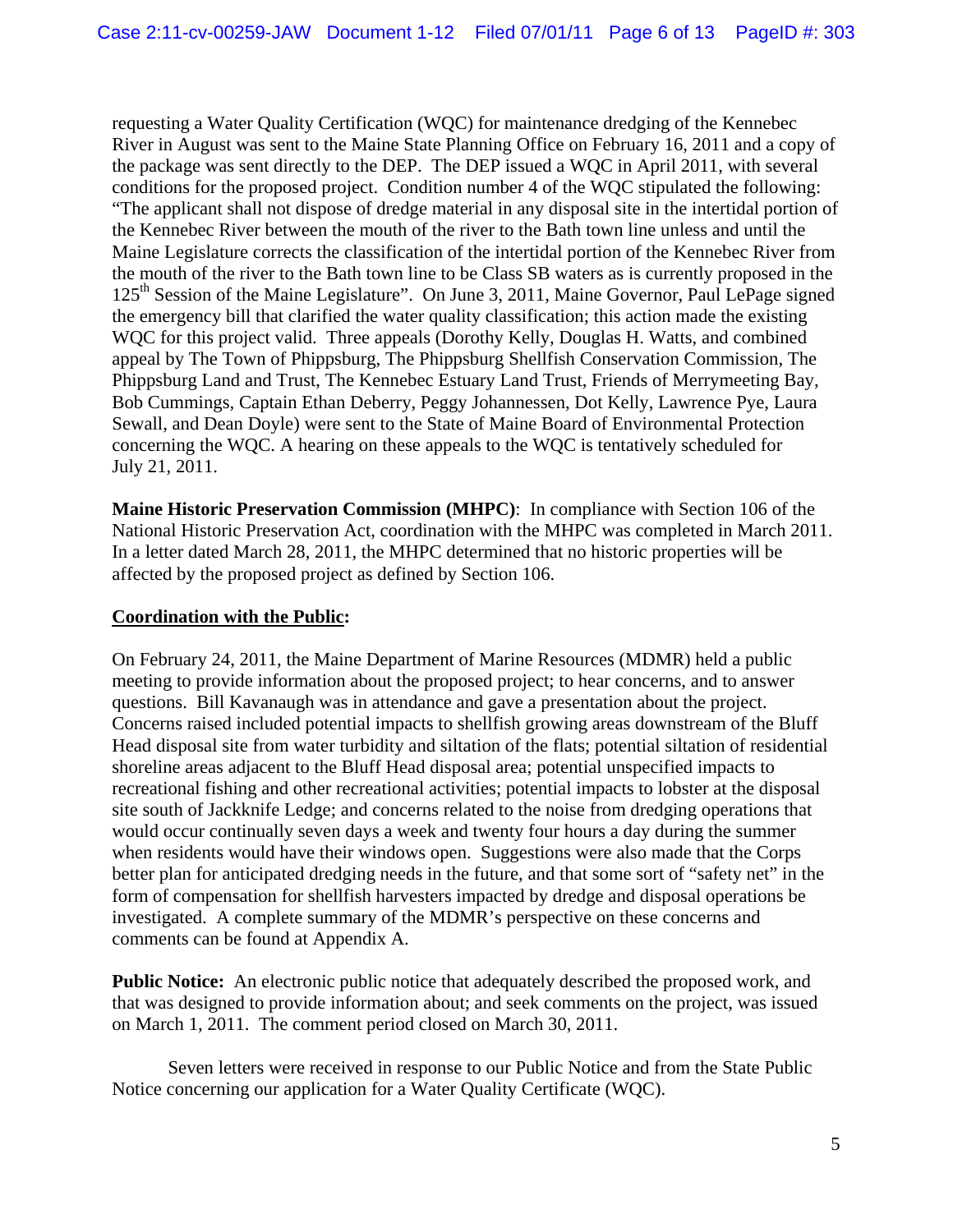Letters were received from Dot Kelly (via e-mail) on March 20, 2011; Town of Phippsburg Shellfish Committee, March 25, 2011; Friends of Merrymeeting Bay, March 26, 2011; Laura Sewall, March 29, 2011; Attorney Steve Hinchman, March 30, 2011; Phippsburg Land Trust, March 30, 2011; and (via e-mail) from Bob Cummings, March 25, 2011.

The primary subject matter of the comments received related to the following: the water quality classification of the Kennebec River at the Bluff Head Disposal Site, the potential economic impacts to fishermen (shellfish and lobstermen), potential impacts to commercial and recreational fishing, tourism, and the potential environmental impacts to lobsters, clams, endangered species, and marine mammals (harbor seals). Due to the public's perception on impacts to the local economy and environment resulting from the proposed dredging in August, it was requested that only the minimal amount of dredging necessary to safely allow the USS SPRUANCE to transit the river, be completed and that the material dredged from the river be disposed of at either an upland disposal site or at the Portland Disposal Site.

 All concerns have been addressed within the Environmental Assessment (EA) and the summaries and responses below can be found in Section 11.4 of the EA.

**Stephan F. Hinchman, Esquire sent a letter dated March 26, 2011.** Mr. Hinchman is concerned with the effects of the dredging and disposal on the water quality, biological, economic, and recreational resources in the Kennebec River. He states that the dredging will have severe adverse impacts to virtually all other uses and users of the Kennebec River estuary and surrounding waters including shellfish harvesting, lobstering, tourism and recreation, commercial and recreational fishing, swimming, boating, hiking, property owners, wildlife and other aquatic life. He believes that there are more cost effective and less environmentally damaging alternatives to enable delivery of the USS SPRUANCE. He incorporates the comments of several local residents, who represent shellfish and lobster harvesters, recreational users, tourism and land-owners/abutters. Mr. Hinchman also states that the proposed activity is not in compliance with the Clean Water Act, due to there being another available alternative which is practicable and less environmentally damaging; which is to move the USS SPRUANCE around the channel outside the shoals as was done during the sea trials in February and March with the assistance of a local pilot. In addition, he states that the proposed dredging is in violation of the National Environmental Policy Act, since it will have a significant impact on the human environment. In support of this statement he includes the comments of the Phippsburg residents referred to in his letter as the "Phippsburg Commenters, and their interests" (See Below).

**Response:** Mr. Hinchman's comments are addressed in several locations in the Environmental Assessment (EA). Responses to those comments concerning Section 404(b)1 of the Clean Water Act; specifically the "least environmentally damaging practicable alternative" are discussed in Section 4.0, Alternatives. Comments concerning the National Environmental Policy Act are addressed throughout the EA and primarily in Section 6.0 Environmental Consequences section. In summary, to address the comment concerning the least environmentally damaging practicable alternative: shoaling has occurred in the previously used route outside of the channel (at Doubling Point) and additional shoaling is expected to occur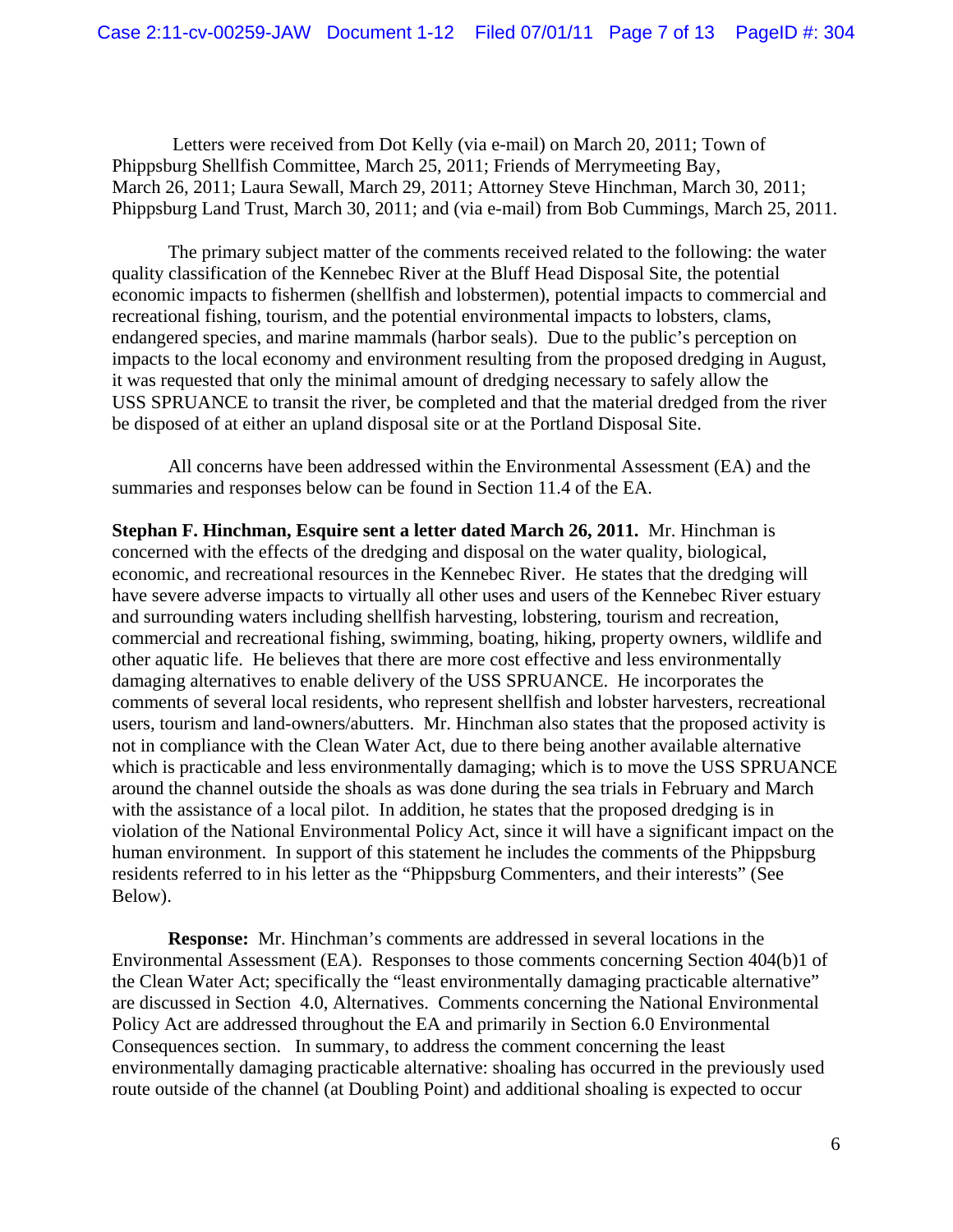during the coming summer months which could make that area unavailable as an alternate transit route. To address the comment concerning the effects to local resources, (including economic): the dredging and disposal of clean sand at both the Doubling Point and Popham Beach areas is not expected have a significant long or short term negative effect on the local resources based upon the information discussed in the above noted sections of the EA.

### **The Phippsburg Commenters and their interests (represented by Mr. Hinchman):**

**Bob Cummings** - Mr. Cummings is a Drummore Bay resident whose concerns include the effects of the dredging operations on recreational users and disturbance of the natural environment surrounding the Kennebec River estuary and Popham Beach areas, as well as negatively affecting the shellfish harvesters (by causing contamination) and other users of the area.

**Response:** Comments are addressed in Section 6.1.3.1 Bluff Head; Section 6.2, Biological Effects; Section 6.2.2.1.3, Lobsters; Section 6.2.2.1.4, Shellfish; Section 6.2.3.1.3, Shellfish; and Section 6.6, Social and Economic Resources.

**Capt. Ethan DeBerry** - Mr. DeBerry is a Phippsburg resident and owner and operator of recreational fishing charter and ferry service. His concern is that the dredging will impact his charter and ferry services during the height of the season as well as creating a disturbance for the fish.

**Response:** Comments are addressed in Section 6.2.2.2, Doubling Point, Section; 6.2.3.1.2, Finfish (disposal area); and Section 6.6 Social and Economic Resources.

**Brett Gilliam –** Mr. Gilliam is a Phippsburg resident and commercial lobsterman. His concerns are that the dredging of the area of Popham Beach and disposal at Jackknife Ledge would prevent him from fishing the area and cause damage to his traps, as well as destruction of lobsters and their habitat by burial with dredged material.

**Response**: Comments are addressed in Section 6.2.2.1.3 Lobsters; Section 6.2.3.1.4 Lobsters (disposal area); and Section 6.6, Social and Economic Resources.

**Peggy Johannessen** - Ms. Johannessen is the owner of a local bed and breakfast. Her concerns include the effects of dredging on tourists/visitors during the busiest time of the year. She believes that the noise of the dredging equipment will disturb guests/users and negatively impact business, since the dredging is conducted 24 hours a day.

**Response**: Comments are addressed in Section 6.6, Social and Economic Resources.

**Dot Kelly –** Ms. Kelly is a Phippsburg property owner, a member of the Phippsburg conservation committee and riverfront abutter. She is concerned about the effect of the dredging on the tidal flats adjacent to her property as well as the effects on the overall water quality in the Kennebec River. She is concerned that the entire river will become turbid with material settling out along the tidal flats covering them with a layer of silt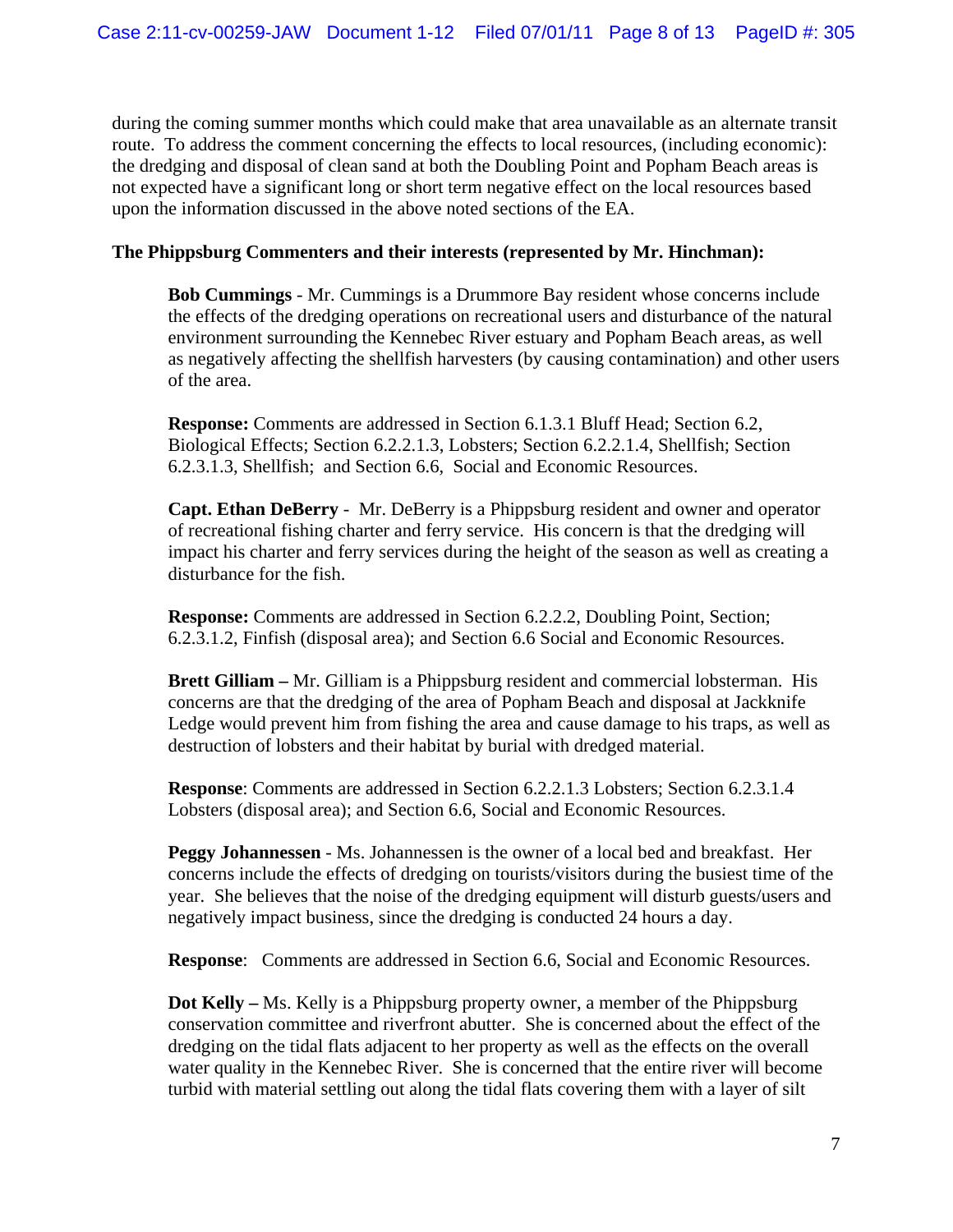several inches deep. This is what she states occurred during and/or subsequent to the BIW dredging and disposal activities in November 2009.

**Response**: Comments are addressed in Section 6.1.2 Dredge Sites; 6.1.2.1, Doubling Point; 6.1.3, Disposal Areas; 6.1.3.1, Bluff Head; 6.2, Biological Effects; 6.2.2.1.4, Shellfish; Section 6.2.3.1.3, Shellfish; Section 6.2.2.1.5 Seals; 6.2.3.1.5, Seals; and Section 6.6, Social and Economic Resources.

**Dick Lemont –** Mr. Lemont is a Phippsburg resident and commercial clam harvester. He is concerned with siltation of clam flats resulting from the dredging and the potential for closure which would affect his income (as well as those of other clammers) during the peak of the clam harvesting season when the selling prices are the highest. He is also concerned about the effects on the juvenile clams which would impact future clam harvesting and income.

**Response**: Comments are addressed in Section 6.2.2.1.4, Shellfish; Section 6.2.3.1.3, Shellfish; Section 6.2.3.2, Bluff Head; and Section 6.6, Social and Economic Resources.

**Lawrence Pye** – Mr. Pye is a Phippsburg resident, Town Selectman, and commercial lobster fisherman. His concern is that the effects of the dredging at Popham Beach and disposal at Jackknife Ledge will prevent him from fishing the area and result in lost habitat and gear.

**Response**: Comments are addressed in Section 6.2.2.1.3 Lobsters; Section 6.2.3.1.4 Lobsters (disposal area); and Section 6.6, Social and Economic Resources.

**Laura Sewall** – Ms. Sewall is a Phippsburg resident near Seawall Beach. She is concerned about the potential negative effects of the dredging on recreation (swimming and kayaking) as well as usage of the Bates-Morse Mountain Conservation Area used by more than 16,000 visitors per summer. She is concerned that elevated levels of contaminants could be in the dredged material that could ultimately affect swimmers at Seawall Beach, as well as the aesthetics for users of the conservation area.

**Response**: Comments are addressed in Section 6.2.2 Dredge Sites; 6.2.2.3, Popham Beach; 6.2.3 Disposal Areas; 6.2.3.1.3, Shellfish; and 6.6 Social and Economic Resources.

**The Small Point Association (SPA)** – Owners of Seawall Beach, adjacent to Popham Beach. Their concerns are similar to those noted above from the Phippsburg Commenters. They are primarily concerned about the effects upon recreational users of the conservation area, the negative impacts to wildlife (i.e. migratory birds) on Seawall Beach and effects to clammers whose livelihood would be severely impacted from a project that occurs during the summer months.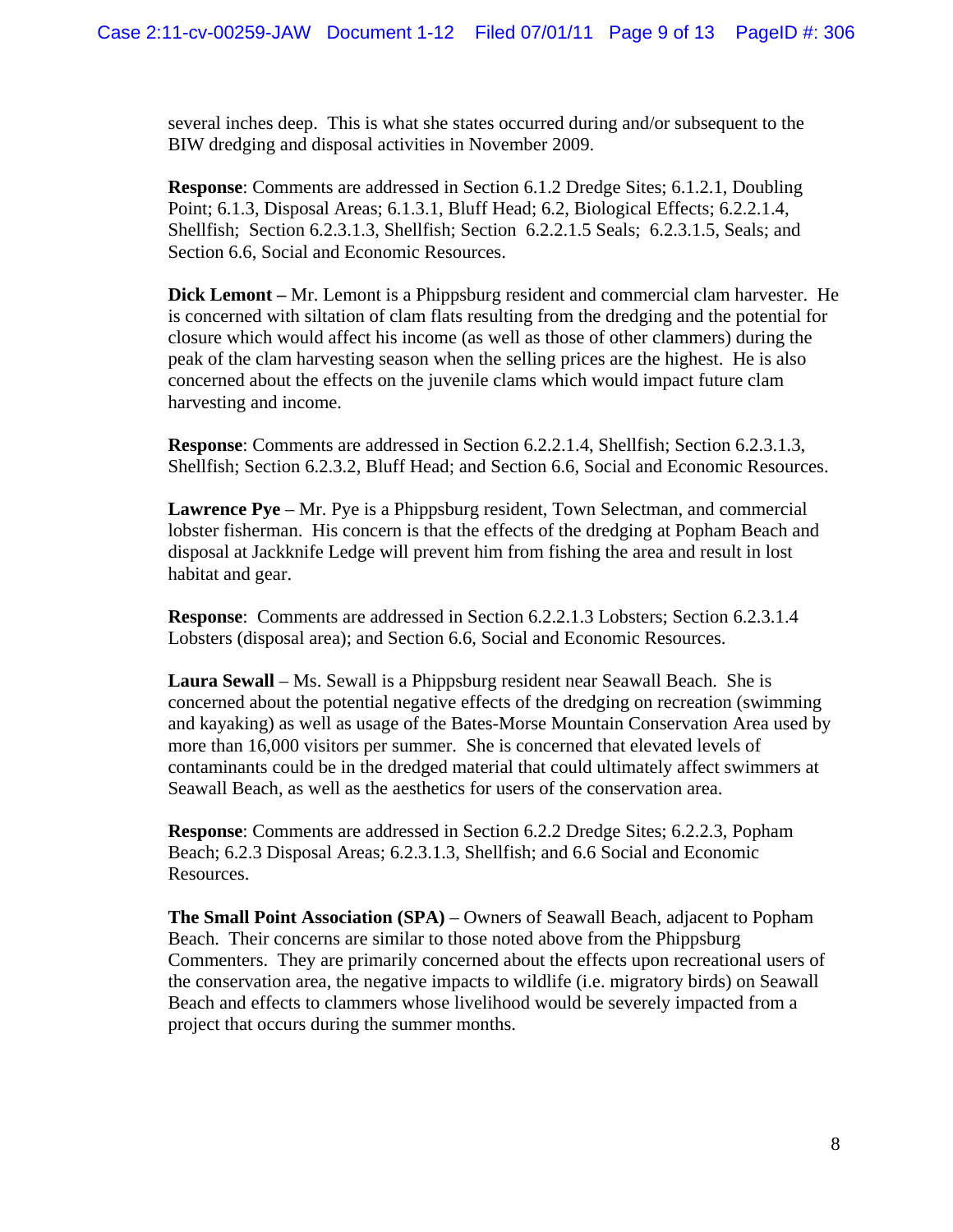**Response**: Comments are addressed in Section 6.2.2 Dredge Sites; 6.2.2.3, Popham Beach; 6.2.3 Disposal Areas; 6.2.3.1.3, Shellfish; 6.3 Threatened and Endangered Species; and 6.6 Social and Economic Resources.

**Friends of Merrymeeting Bay** sent a letter dated March 26, 2011. The letter states that there are violations of 1) the state water quality statute-past and proposed; 2) the proposed clarification to the water classification – Maine and Clean Water Act issues; 3) 40 CFR Section 404(b)(1) Guidelines for Specification of Disposal Sites for Dredged or Fill Material; and 4) the Endangered Species and Marine Mammal Protection Acts. In addition, they reserved the right to present discussion and evidence covered by any or all of the pertinent laws, regulations and directives listed in their attached letter. In summary, the letter states that the waters of the Kennebec River including those in the dredging area are classified as SA, and therefore dredging and disposal operations are prohibited in these areas. In addition, the proposed clarification to the water classification is in violation of the Clean Water Act, since it requires additional public hearings as well as EPA approval. The letter also states that the dredging and disposal alternatives that are being considered are not the least environmentally damaging practicable alternatives, and recommends using upland or offshore disposal areas as well as investigating alternative pilotage solutions (to navigate the USS SPRUANCE outside of the channel). It also notes that there will be impacts to marine mammals and endangered species.

**Response:** In summary, the Maine State Legislature recently clarified the ambiguity concerning the designation of Class SA waters, to show that they do not extend to the areas stated in the above letter. Therefore, the areas of dredging and disposal are classified as SB, as originally intended at the time of designation. According to ME DEP, such a clarification is of a ministerial nature and does not represent a substantive change to water quality classification that would trigger the procedural requirements cited by the commenter. In addition, due to the recent shoaling of the areas outside of the channel at Doubling Point, using that area to transit the USS SPRUANCE is no longer considered to be a viable option. Also, disposal at offshore and upland disposal areas are not considered practicable for this project due to either extended time required to transport the material, and/or excessive cost, as well as the resulting removal of sand from the system to which the State has expressed opposition. Specific locations in the Environmental Assessment where the comments are addressed include: Section 3 Proposed Project Description, Section 4.0 Alternatives; 5.0, Affected Environment; Section 5.1 – Section 5.1.2.2 Physical and Chemical Environment (including subsections); Section 6.0 Environmental Consequences; Section 6.1.2.1, Doubling Point; Section 6.1.3, Disposal Areas; Section 6.2, Biological Effects, Section 6.2.2.1.5, Seals; Section 6.2.3.1.5, Seals; Section 6.3, Threatened and Endangered Species; and the Clean Water Act Section 404(b)(1) Evaluation. In summary, the dredging of clean sand is not considered a carrier of contaminants and is not expected to have a long term negative impact on water quality and the associated habitats. A suitability determination was made that the material to be dredged is suitable for disposal in the proposed disposal areas.

**Phippsburg Land Trust** sent a letter dated March 30, 2011. The land trust is responsible for protecting approximately 800 acres in the Phippsburg peninsula. There are six Phippsburg Land Trust preserves at Fiddlers Reach that are potentially affected by the proposed dredging and disposal activity at Bluff Head. In addition, there are approximately 10 acres at Cox's Head,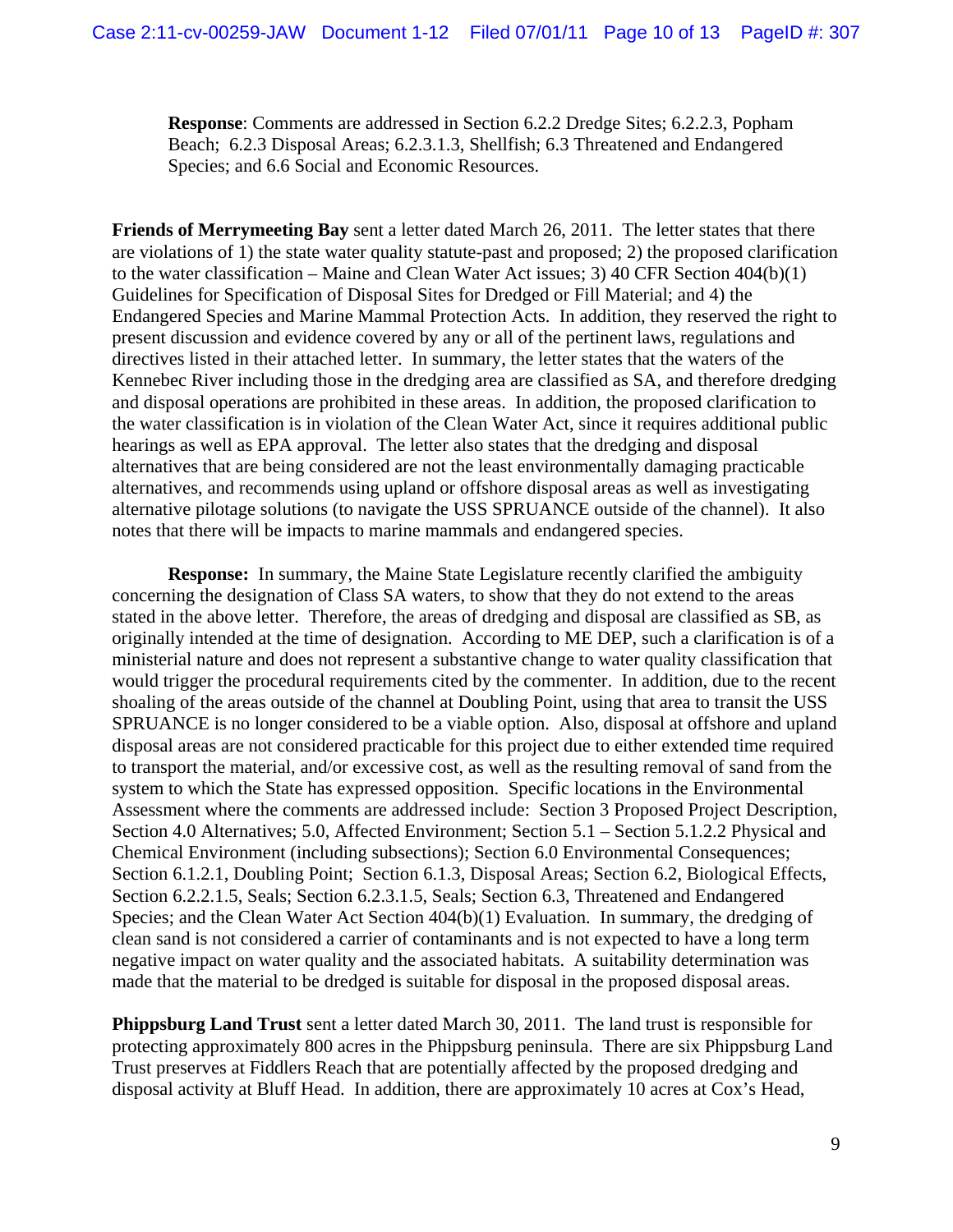which is an area potentially affected by the dredging and disposal activity at the mouth of the river. They are concerned with the environmental and recreational impacts of the proposed project. The impacts that they are concerned with include impacts to marshy wetlands at Greenleaf Preserve which includes possible shoaling; silt deposition on wetlands which is believed to have occurred following the 2009 dredging; the noise of the dredging operations which can effect serenity for visitors; impacts to lobsterman and clammers, effects of sediment deposits caused by dredging on marine life; contaminants in the sediments, the suitability of the disposal areas, impacts of the dredging operation on biological community, the effects on the littoral system at Popham Beach/Jackknife Ledge. They suggest the Corps consider other alternatives such as that dredging should be done in winter or only minimal dredging be conducted, or that the USS SPRUANCE should transit around the shoals as was done in February and March, before planning to dredge in August.

**Response:** The comments are addressed in the EA. In summary, the dredging of clean sand is not expected to cause silt deposition on adjacent tidal flats and wetlands. The clean sand is also not expected to have significant negative impact on the biological, recreational or economic resources of the area. Although there may be noise from the dredging operations, the area is a Federal navigation channel, with existing boat traffic. These vessels also produce noise. Therefore the associated noise is expected to be temporary, and of short duration. Specific locations where these concerns are addressed include Section 4.0, Alternatives; Section 5.1.2.2, Jackknife Ledge; Section 6.0, Environmental Consequences; 6.1 Physical and Chemical Effects; Section 6.1.2; Dredge Sites; Section 6.1.2.1, Doubling Point; Section 6.1.3.2, Jackknife Ledge; Section 6.2.2.1.4, Shellfish; Section 6.2.3.1.3, Shellfish; Section 6.3, Threatened and Endangered Species and Section 6.6, Social and Economic Resources.

**Dr. Laura Sewall** sent a letter dated March 29, 2011. She had concerns that disposal at Jackknife Ledge will result in aesthetic and recreational impacts on Sewall and Popham Beaches, including elevated levels of fecal coliform bacteria. In addition, there is concern that disposal will affect the experience of the users of the Bates Morse Mountain Conservation Area. She is also concerned about the affects of dredging and disposal on lobsters, clams and the associated fisheries. She expressed concern with the "downgrading" of the water quality classification from SA to SB.

**Response:** Generally, the dredging and disposal of clean sand is not expected to cause elevated levels of fecal coliform bacteria, therefore impacts to recreational users are not expected. In addition, the material is not believed to be a carrier of contaminants. Concerning the water quality classifications, the Maine State Legislature recently clarified that classification of the waters in the vicinity and including the dredging areas are class SB, which is what they were originally designated to be and regulated as such by the DEP. Additional information concerning the comments/concerns can be found in Section 4.0, Alternatives; Section 5.1.2.2, Jackknife Ledge; Section 6.0, Environmental Consequences; 6.1 Physical and Chemical Effects; Section 6.1.2; Dredge Sites; Section 6.1.2.1, Doubling Point; Section 6.1.3.2, Jackknife Ledge; Section 6.2.2.1.4, Shellfish; Section 6.2.3.1.3, Shellfish; Section 6.3, Threatened and Endangered Species and Section 6.6, Social and Economic Resources.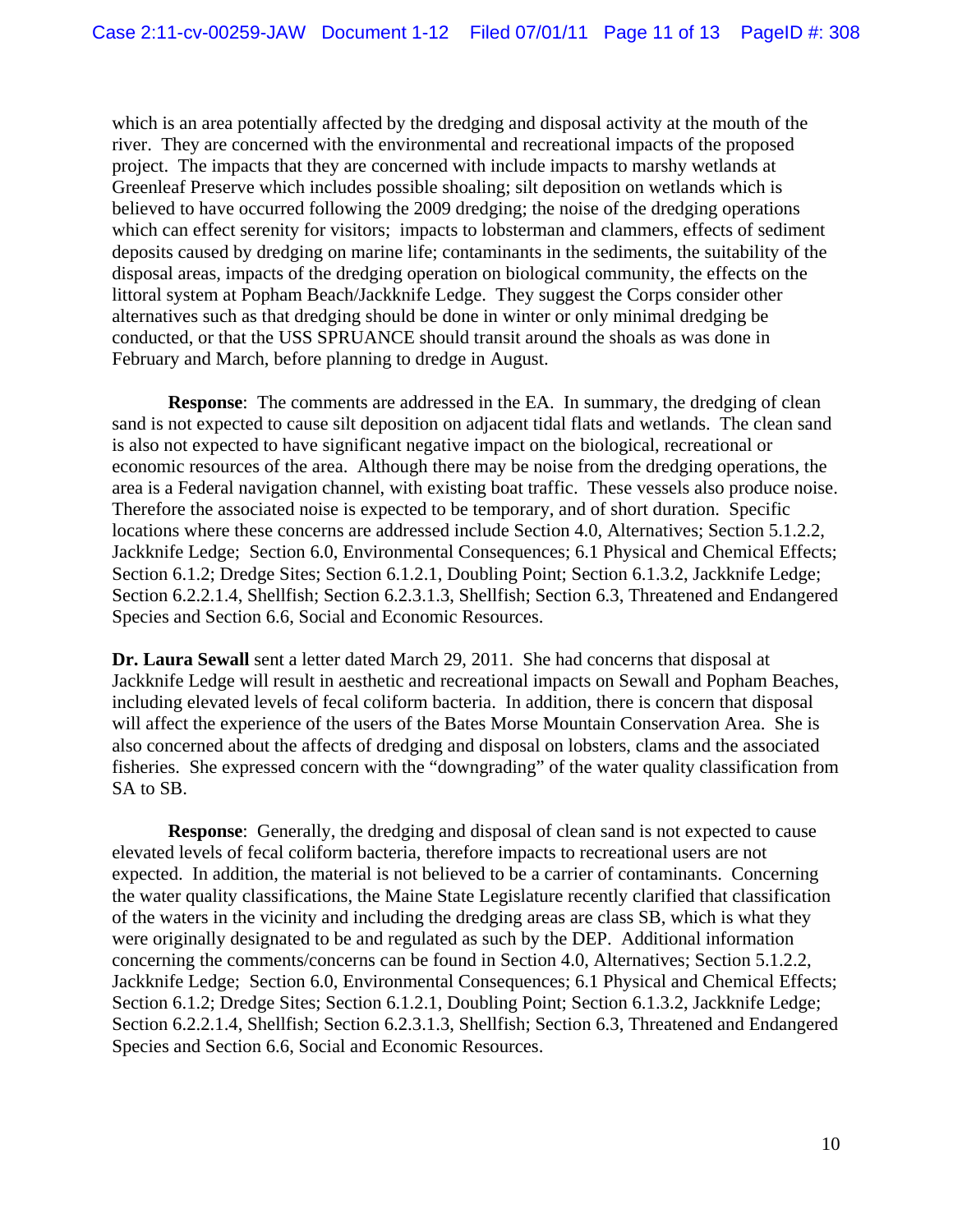**Phippsburg Shellfish Committee** sent a letter on March 25, 2011. They had concerns that the dredging and disposal operations in the Kennebec River will have a severe negative affect on the shellfish downstream from the Bluff Head disposal area as well as those near the Morse River from disposal at Jackknife Ledge. These impacts include silting in/burial of clam flats with silt, loss of productivity, closure of beds during the busiest season causing an economic impact, effects to lobsters and lobster gear, as well as finfish. In addition, there is the request that the USS SPRUANCE be brought out around the channel without dredging as was done previously.

**Response:** The comments are addressed throughout the EA. Generally, the dredging and disposal of clean sand is not expected to cause long term negative impacts to the shellfish beds downstream from Bluff Head, or in the Morse River near Jackknife Ledge. Sections of the EA that discuss these affects include Section 4.0, Alternatives; Section 5.1.2.2, Jackknife Ledge; Section 6.0, Environmental Consequences; 6.1 Physical and Chemical Effects; Section 6.1.2; Dredge Sites; Section 6.1.2.1, Doubling Point; Section 6.1.3.2, Jackknife Ledge; Section 6.2.2..1.4, Shellfish; Section 6.2.3.1.3, Shellfish; Section 6.3, Threatened and Endangered Species and Section 6.6, Social and Economic Resources.

**Robert Cummings** a member of the Phippsburg Shellfish Conservation Commission sent an email on March 25, 2011 with concerns about the suspension of shellfish harvesting during the dredging activities and the economic impact on the clammers.

**Response:** The Maine DMR is planning to monitor levels of fecal coliform bacteria during dredging to ensure that they are within mandated criteria, but there will not be a "preemptive closure" based solely on the commencement of dredging activities. Generally, the dredging and disposal of clean sand is not expected to cause significantly increased levels of bacteria downstream in the Phippsburg shellfish areas. Specific sections where this is discussed include Section 6.1.3.1, Bluff Head; Section 6.2.2.1.4, Shellfish; Section 6.2.3.1.3, Shellfish; and Section 6.6 Social and Economic Resources.

**Dot Kelly** sent a letter via e-mail on March 20, 2011. The letter states that the last dredging and disposal in November 2009 by BIW resulted in an accumulation of mud on the shoreline near her property and that alternative disposal options such as upland disposal should be should be used instead to minimize impacts. She recommended that we should use the no dredge alternative, minimal dredging, or use dragging to flatten the sand crests. Ms. Kelly's interpretation of the Normandeau Study which found minimal water quality impacts from dredging was that the data was flawed. The study was done during a storm event and monitored above and below at only one location, which was far from the disposal area. Also, another study on clam flats did not address the effects of sedimentation on clam breathing holes. The letter also states that the choice of Bluff Head is not consistent with the Corps Regulations or 1992 dredging brochure since the disposal area has not been monitored. She noted that the depths at Bluff Head in the sampling plan are not accurate and she also questioned the current speeds in the river. She also recommended more study of the sand transport in the area be conducted before any "overdredging," and conducting only minimal dredging. She stated that the August dredging will disrupt numerous users of the resources, the water quality designation for the areas was Class SA and disposal of dredge material would violate water quality law, and that dredging outside the November window isn't minimizing impacts.